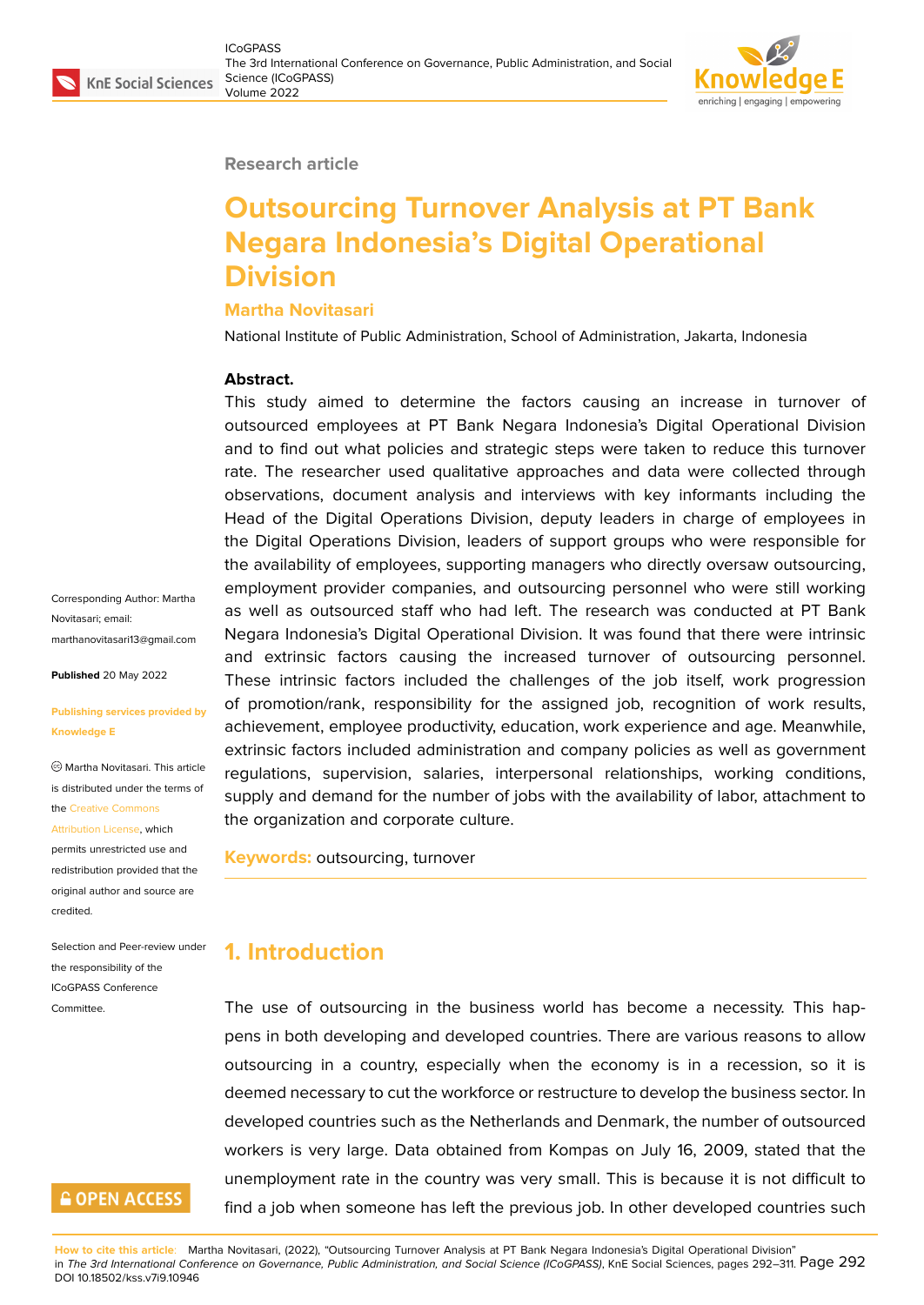**KnE Social Sciences** 



as America, the use of outsourcing has become so global and has become a means for the industrial world to concentrate more on its main business which is centered on the excellence of its service products (Samud, 2020). The use of outsourcing in the industrial sector in Indonesia is unavoidable. The use of outsourcing is considered as a problem solving as well as an alternative to expand employment opportunities to reduce unemployment. Data obtained from the Central Statistics Agency in February 2021 showed that the number of unemployed reached 8.75 million. This is an increase compared to the previous year which was around 6.93 million unemployed. In India with a very large population, outsourcing is a solution to overcome unemployment (Gideon, 2016).

Likewise with the use of outsourcing at PT Bank Negara Indonesia. The use of outsourcing at PT. Bank Negara Indonesia has long been carried out due to limited manpower. Articles in the Manpower Law Number. 13 of 2003 regulates the existence of outsourced workers. Conceptually, outsourcing has the meaning of giving a role within the company to outsiders. Several employee recruitment and education activities are carried out by third parties who are directly involved and aid PT. Bank Negara Indonesia in order to get employees who have competence in their fields. Almost all the outsourced workers recruited by the bank PT. Bank Negara Indonesia is aimed at cost savings. The main reason for recruiting outsourced personnel is to maintain the neutrality of employee recruitment, to avoid KKN and intervention from outside parties. This is based on awareness of the important role and function of human resources in the selection of qualified service providers. From table 1.1, data is obtained that PT Bank Negara Indonesia's Digital Operational Division consists of 7 groups of sections where there are several outsourced employees placed in one location working in the BNI Menara Pejompongan building. From table 1.1 data, we can see that the turnover rate has increased every year in the last three years from 2018 to 2020. The average turnover percentage during 2018 reached 16% of the total employees who left as many as 20 people consisting of 124 employees. outsourcing power. The average turnover percentage during 2019 reached 15.3% of the total employees who left as many as 21 people consisting of 138 outsourced employees. The average turnover percentage during 2020 reached 17% of total employees who left as many as 24 people consisting of 145 outsourced employees. This figure has increased from the total percentage in 2018 to 2020. The company must immediately find out why this can happen so that this problem must be addressed immediately and does not harm the company.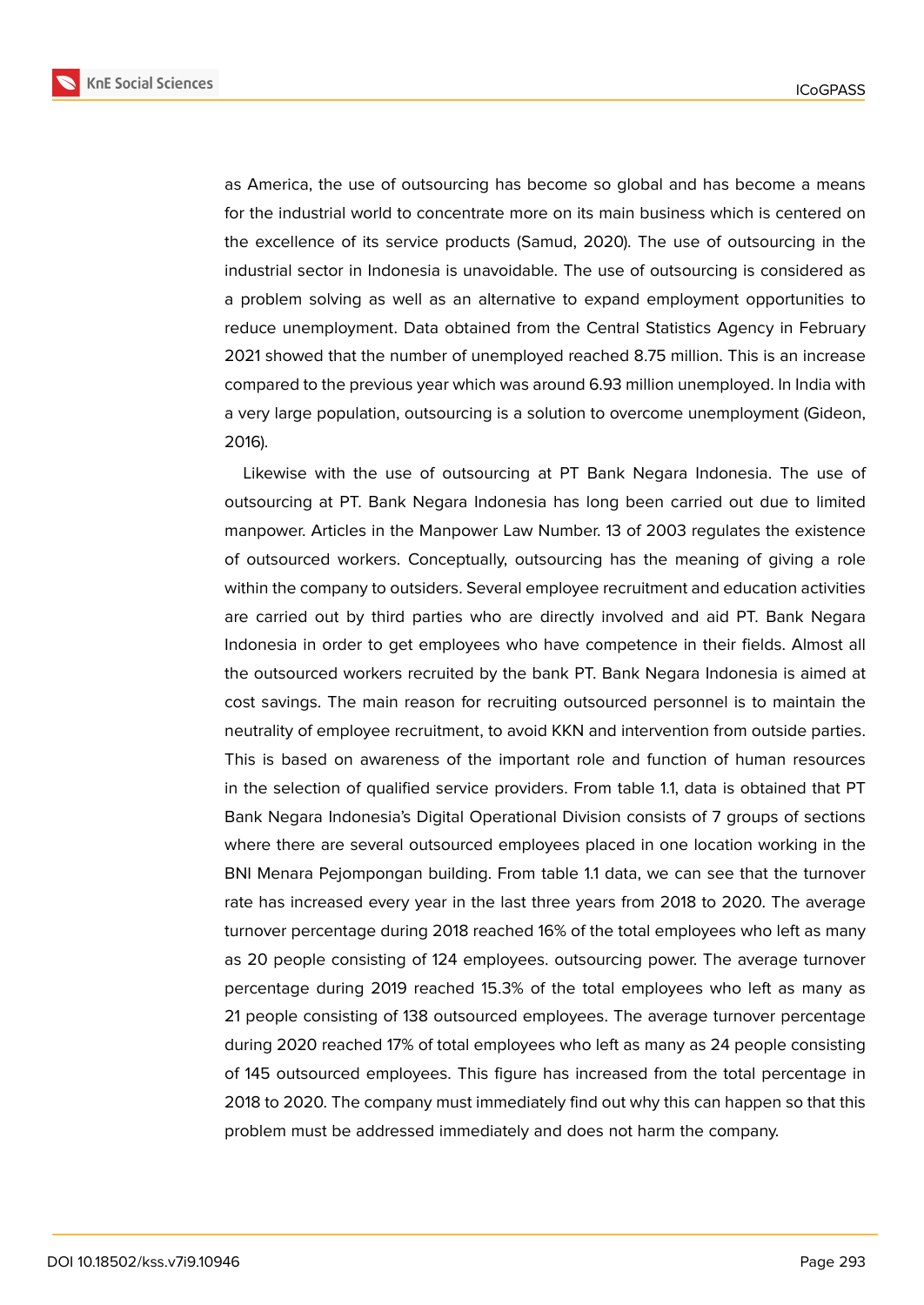

# **2. LITERATURE REVIEW**

### **2.1. Outsourcing**

Outsourcing is the granting of a delegation to the operation or implementation of several production processes to parties outside the company. According to Dr. Ike Farida (2017), with delegation, a job that was initially carried out by one company was then delegated to another party. Another understanding is the transfer of operational work carried out from one company to another. It aims to minimize production costs and to focus on the company's core problems. In addition, outsourcing can also be interpreted as the transfer of part or all of the work and authority to third parties to provide support for the strategy of using outsourcing services in divisions, units and individuals within the company (Komang Priambada, 2008).

Outsourcing provides efficiency in management and can be a problem solver in increasing the efficiency of production costs or the cost of production, the main thing is to reduce labor costs. So that companies providing jobs become more efficient and are not burdened by supporting work that is delegated to parties who are more skilled and have experience in their fields, with the hope that the company remains focused on its main job.

Outsourcing is the transfer of work activities to other parties with the aim of obtaining professional work performance. The selection of a third party as a service provider is very important. Service providers are expected to contribute to increasing the competitiveness of a company. Outsourcing is seen as a strategic step taken by the company by having a contribution in determining whether or not a company develops. (Widodo, 2014)

### **2.2. Contract Worker**

Contract workers, according to legal terms, are also called workers who work in accordance with a work contract in the Specific Time Work Agreement or PKWT system. The legal reference is in Law Number 13 of 2003 concerning Manpower Articles 56, 57, 58, and 59.

Contract workers come from English which means outsourcing or contracting out. The definition is the transfer of a company's operations to another place (Yasar, 2011). This is done in order to minimize production costs. In fact, outsourcing is defined as the transfer of part of the work or authority from the employer to the labor provider to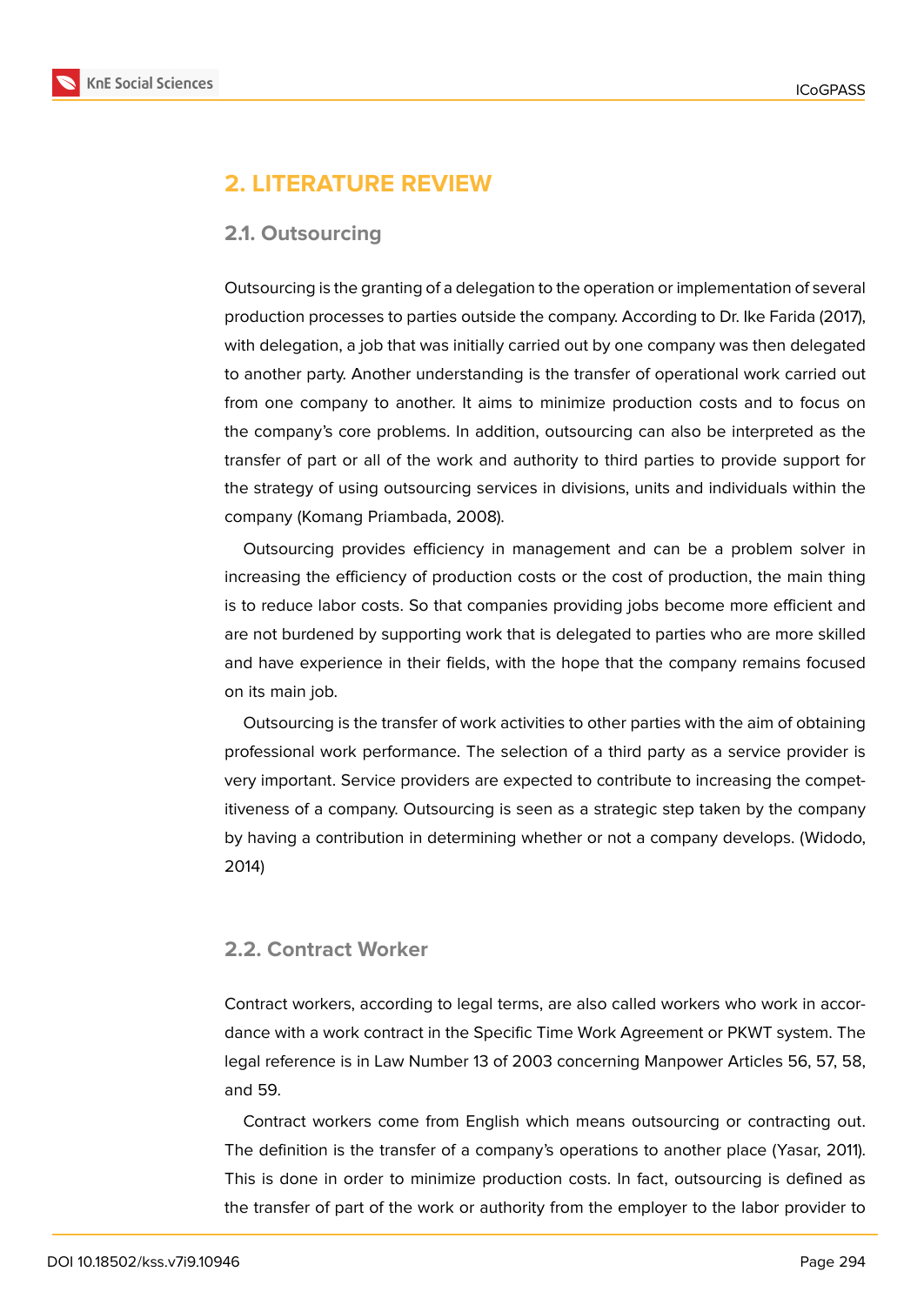

provide strategic support for outsourced service users, both companies, divisions, units within the company or personally (Komang Priambada, 2008). Purpose of Educational Innovation

### **2.3. Compensation**

The definition is all work results or employee income in the form of money, directly or indirectly obtained as wages or service fees paid to permanent employees at a certain time and there is certainty of guarantee. Salary is still given even though unable to come to work. While wages mean remuneration given to daily workers according to the agreement in the agreement (Hasibuan, 2005). The use of the term wages is used for employees who are calculated on the basis of the number of hours worked. The term salary is used for the same compensation from one payment period to the next and does not depend on the number of hours worked (Moekijat, 2007). The factors that influence the size of the compensation given, as stated by Melayu SP Hasibuan (2005:127) include:

• Supply and demand

If the supply or job seekers are greater than the demand or job vacancies, the compensation given is relatively small.

• The ability and willingness of the company.

If the company's ability and willingness to pay its employees is getting better, it will result in a large level of compensation.

• Trade unions or employee organizations.

If the trade union has the power and influence, the higher the level of compensation given.

• Employee productivity.

If the employee's work productivity is high, the compensation will be even greater.

• Government with Presidential Decree and Law.

The government with the Presidential Decree and the law sets the amount of remuneration or minimum wage limits. This is seen as important in order to avoid arbitrariness in determining the size of the remuneration for employees. The government has an obligation to protect its people.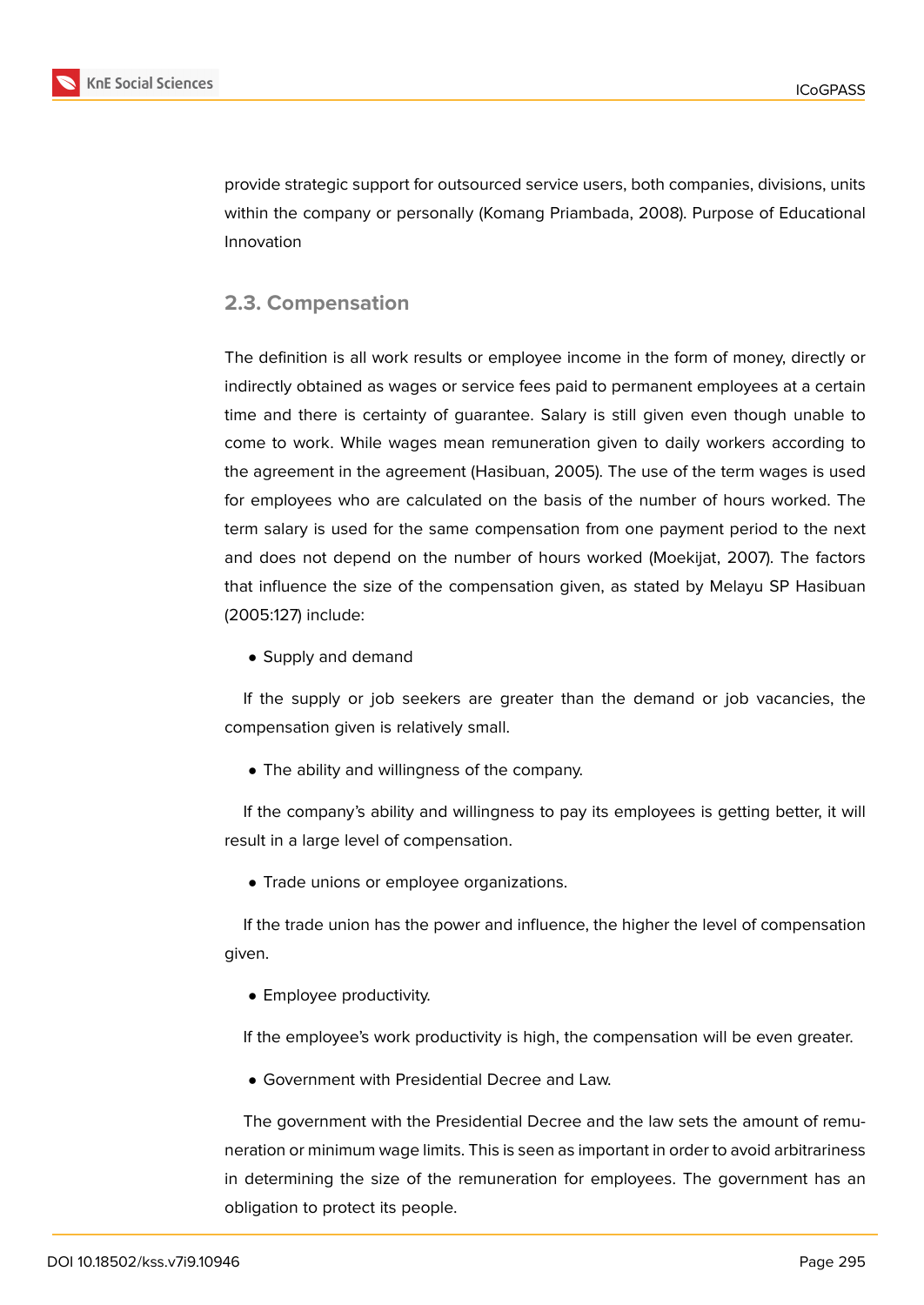• Cost of living

The greater the cost of living in an area, the greater the level of wages or compensation.

• The position of the employee.

The size of the salary or compensation depends on the position occupied. This is due to the existence of greater authority and responsibility.

• Education and work experience.

If the level of education is higher and has longer work experience with skills and skills, the salary or remuneration will be even greater.Police Education System

### **2.4. Motivation**

Work motivation is a person's enthusiasm in doing a job. The level of work motivation is highly dependent on the following, namely:

- 1. A view of the meaning or significance of a job.
- 2. There is a stimulus from outside that attracts someone to do the job (Simanjuntak, 2011).

According to Herzberg (Siagian, 2002), employees are motivated to do work because of factors that include:

1. Intrinsic factors, as a driving force factor that arises in each employee, in the form of:

The work itself or the work itself.

The severity of the challenges felt by the workforce from their work.

Advancement or progress.

The possibility of the workforce to have the opportunity to advance in their work, with an increase in position or rank.

Responsibility or responsibility.

Responsibilities mandated to workers.

Recognition.

Recognition or appreciation given for the achievement or work of the employee.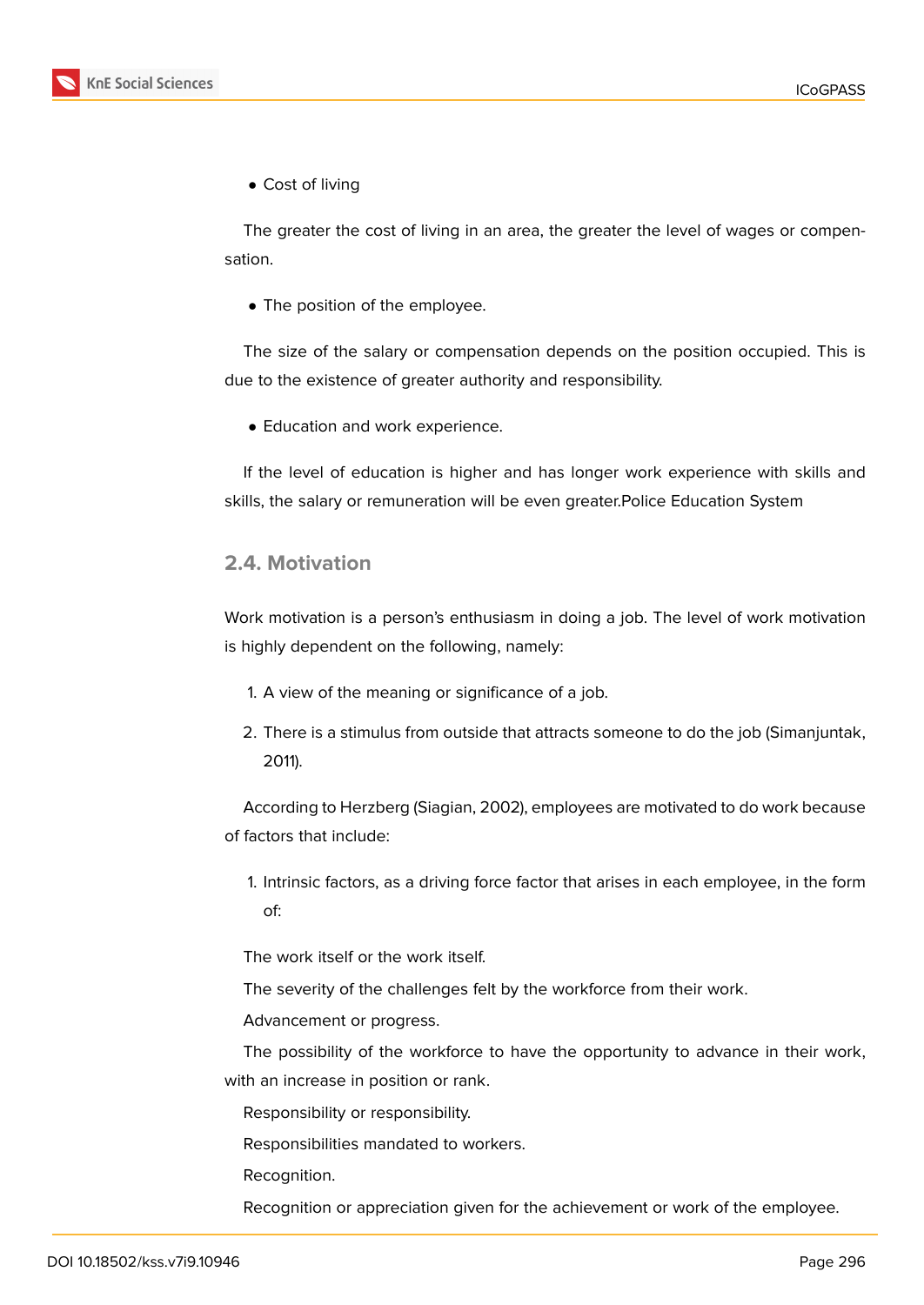

Achievements or achievements

Achievement of employee work performance.

2. Extrinsic factors, defined as driving factors that come from outside, especially from the company where the employee works, which includes:

Company policies and administration.

The level of conformity felt by employees with all applicable policies and regulations. Supervision.

The level of fairness of the supervisor perceived by the employee.

Wages.

The level of fairness of salary received as a reward for the task or work.

Interpersonal relations.

The perceived level of conformity in interacting with other employees.

Working conditions.

The level of suitability of working conditions with the process of carrying out their work duties.

### **2.5. Job Satisfaction**

Job satisfaction obtained by employees, makes a feeling of comfort and high loyalty to the company. Dissatisfaction at work has a close relationship with thoughts of quitting the previous job and intentions to get another job. Attendance and turnover are direct impacts caused by the lack of satisfaction with the work of an employee of a company (Mobley, 1986). Employee satisfaction or dissatisfaction with his job is a subjective condition and is the result of conclusions based on a comparison of what the employee actually receives compared to expectations, wants and thinks as appropriate, or entitled to him (Gomes, 2002). Smith, et. al. (Fred & Luthans, 2006) states that there are six factors that influence employee job satisfaction including work, wages or salaries, opportunities for promotion in the career path, supervision, coworkers and working conditions.

The determinants of job satisfaction according to Robbins, 1996: 181-182, namely:

- 1. Mentally challenging work.
- 2. Wages and salaries are appropriate.
- 3. Supportive working conditions.
- 4. Supportive coworkers
- 5. Personality compatibility with work.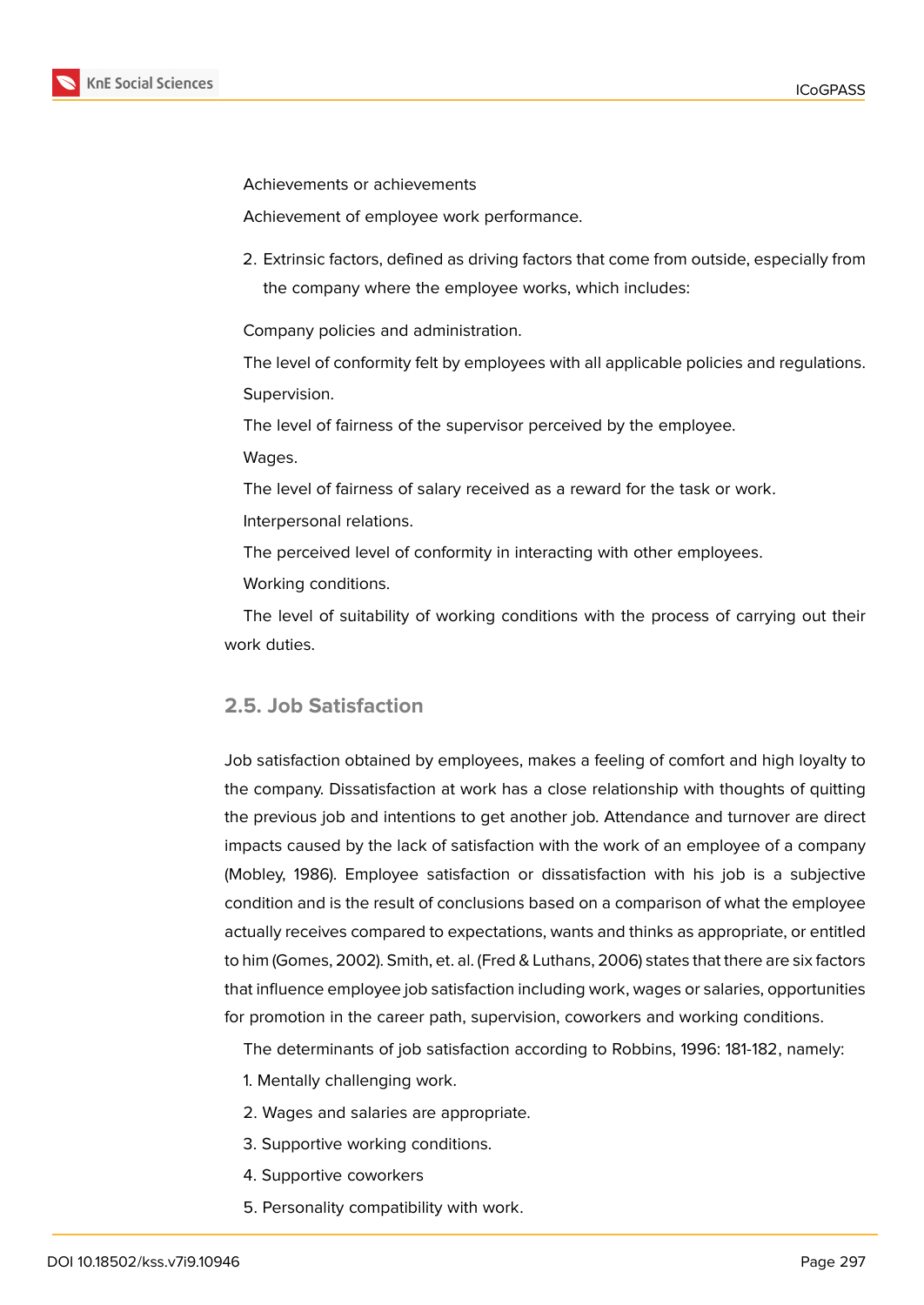

From the definition of job satisfaction above, the researcher can conclude that job satisfaction can be seen from the daily attitude of an outsourced workforce employee at work, where the employee can complete his work well, work conditions that support work and comfort for interactions that occur in the work environment.

### **2.6. Turnover**

Turnover can be distinguished, namely voluntary or triggered by the employee and turnover triggered by the company or organization (Robbins S.P, 2014). Turnover is defined as the desire of employees to leave the company or organization and find a new job. Another indication to see turnover intention by an outsourcer is through the context of the voluntary model (Mobley, 1986). Turnover indications can be seen from:

1. There is a tendency to leave the organization.

2. There is the possibility of looking for work in other organizations.

3. There is a possibility of leaving the organization in the near future.

4. There is a possibility of leaving the organization if there are clearer and better career opportunities.

Turnover is defined as the proportion of several organizational members who voluntarily and forced or voluntary and non-voluntary resign from the company or organization at a certain time and are mentioned annually (Ilham, 2012).

For companies, turnover has negative consequences, namely (Mobley, 1986):

Costs that have been incurred for recruitment, selection, acceptance, placement and so on.

Achievement

If the employee who leaves is a member of a compact and has an influence that can affect other employees.

Communication and social patterns

The presence of new employees can have a negative effect on old employees, can be an additional workload and possibly reduce work performance.

Decreased morale

An employee who resigns from the workplace results in the morale of other employees being also affected so that they will start looking for another job and can make other employees to leave as well.

Rigid control strategies

Implementation of rigid employee turnover control strategies and policies.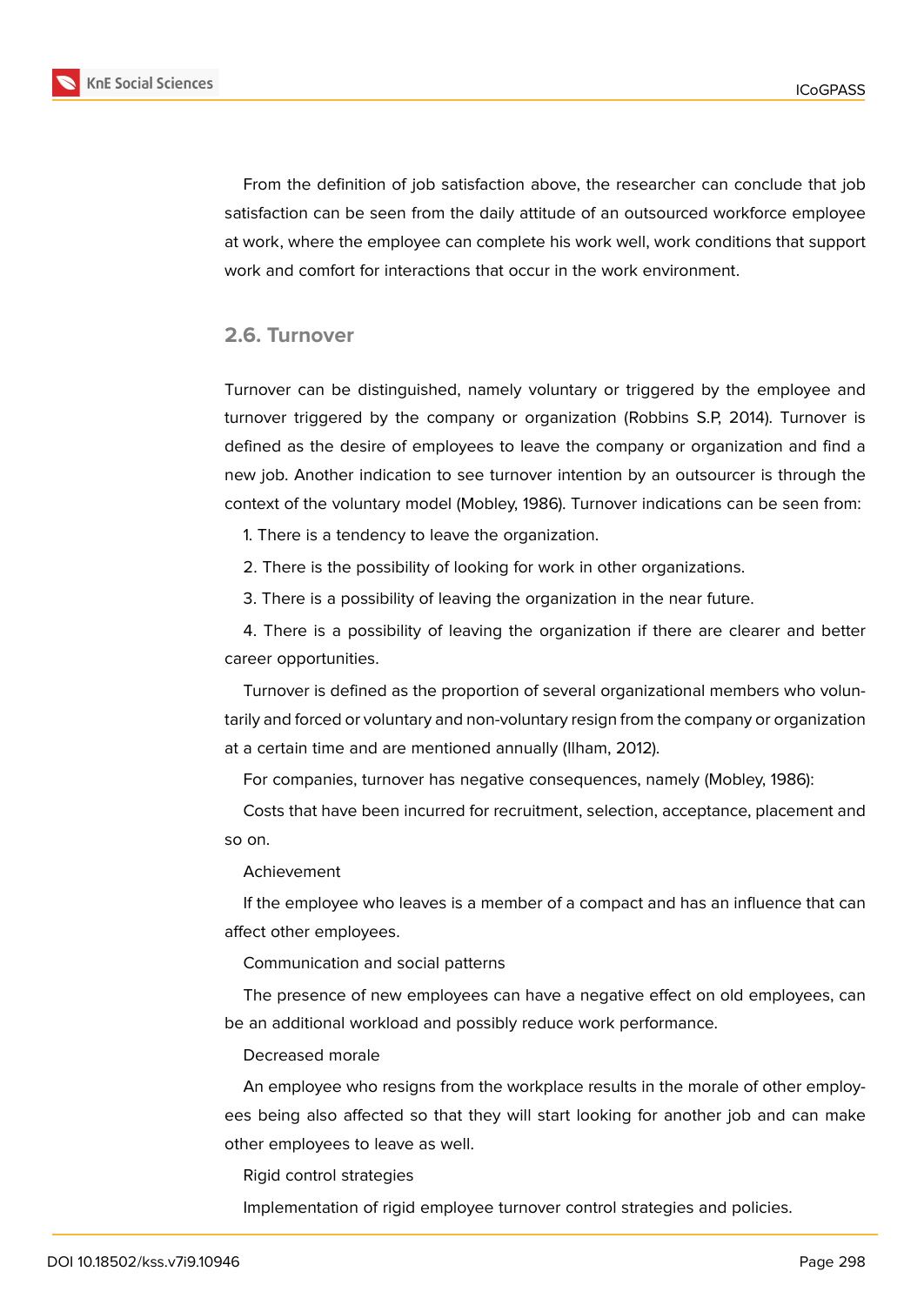

Strategic opportunity costs

The company will postpone or cancel businesses with a large enough profit value.

There are factors that are quite complex and interrelated and affect turnover, including age, education, working time, attachment to the organization, job satisfaction as well as corporate culture (Ilham, 2012). The reasons for leaving the company where they work can be classified according to laws or regulations, company wants or needs, employee wants or needs, retirement, termination of employment contract, worker's health condition, employee dies, company liquidation (Hasibuan, 2005).

### **3. method**

### **3.1. Research Method**

The research method is important as a determining factor of success or failure in the implementation of a study. This is because the research method is used as a guide by researchers so that problems in research can be formulated in a systematic, rational and objective manner that is useful for various purposes. Research methodology is a scientific way to obtain accurate data and has a specific purpose so that in time it can be used in understanding, providing solutions, and anticipating a problem (Sugiyono, 2010). This study uses qualitative research methods which can be interpreted as research with a view to understanding a phenomenon experienced by research subjects such as perceptions, behavior, actions, motivations and other things as a whole through depictions or narrated descriptions, in a special context that is natural and natural. using various natural methods (Moleong, 2004). The results of the research are in the form of descriptive analysis, which describes the problems that occur at PT Bank Negara Indonesia's Digital Operational Division which are carried out at a certain time period. The purpose of this research is to reveal phenomena, facts and circumstances that occur and present the actual conditions. Qualitative descriptive research interprets and conveys data relating to the situation that occurs, the difference between theory and facts, the influence of a condition, and so on. "Descriptive research has the aim of explaining certain problems or objects in detail" (Bagong & Sutinah, 2011).

### **3.2. Research Subject**

Research subjects or key informants who carry out the interview process will provide data that is processed to be used as information. Key informants or key informants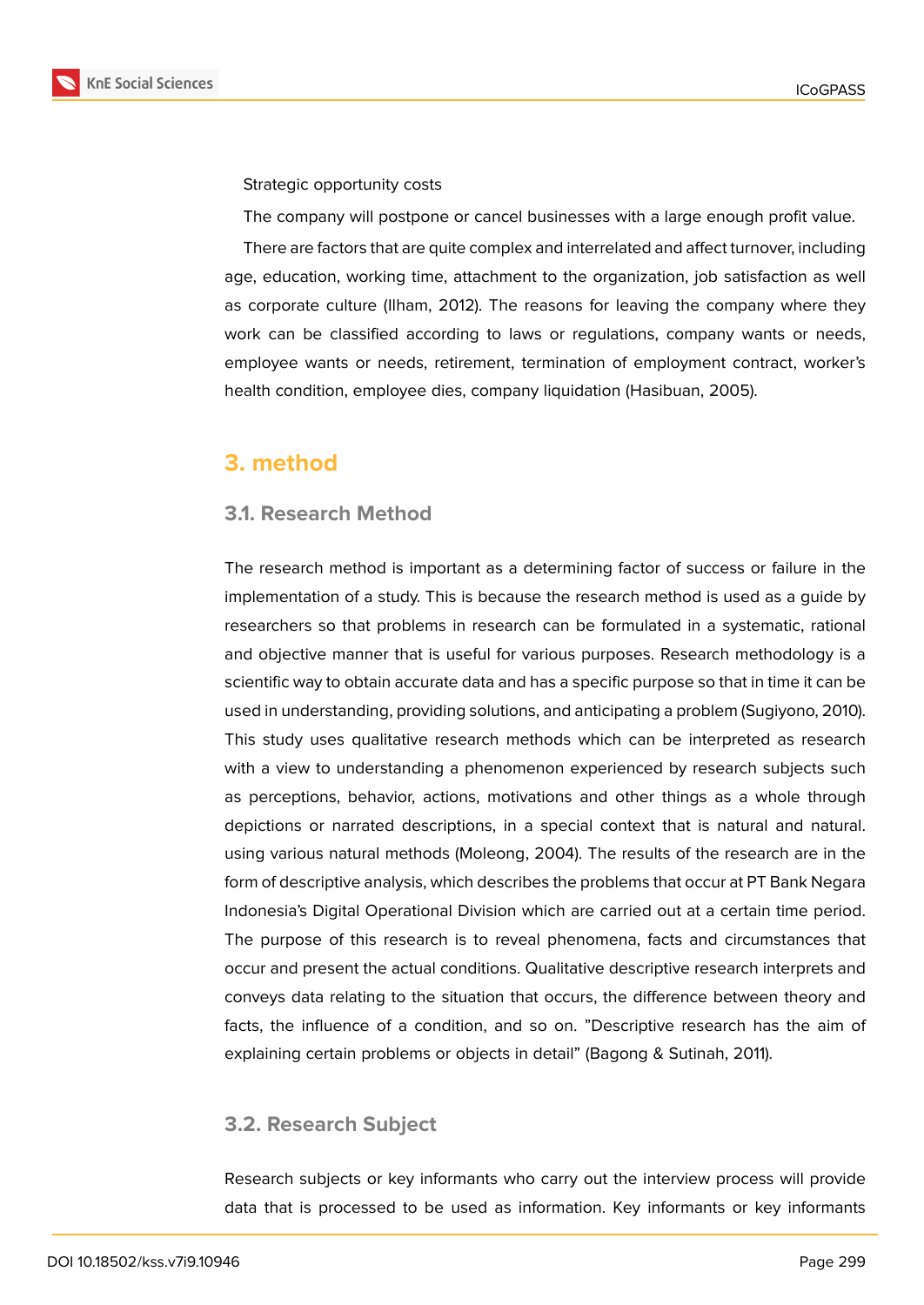

in this study were one person in the Digital Operational Division Leader, one deputy leader in charge of employees in the Digital Operational Division, one support group leader responsible for the availability of employees, one support manager in charge of outsourcing numbered one person, the number of manpower supply companies is one person, the number of outsourced workers who are still working is four, and the number of outsourced workers who have left is five.

Participants or key informants have the following requirements: (Raco, 2010)

- 1. Have the ability to talk about his experience and the information needed.
- 2. Directly involved with the symptoms, events, and problems.
- 3. Willing to do an interview.
- 4. Not under pressure, willingness and awareness in the interview.

### **3.3. Research Scope**

This research was conducted at PT Bank Negara Indonesia Digital Operational Division on Jalan Pejompongan no.7 Jakarta with key informants from the leadership and outsourcing staff in the Digital Operational Division.

### **3.4. Data Collection Techniques**

#### **3.4.1. Interview**

In this study, researchers conducted in-depth and semi-structured interviews. In-depth interview is a question and answer conducted in depth to informants about various things about the emergence of turnover in PT Bank Negara Indonesia Digital Operational Division, especially for outsourcing staff. Interviews were conducted by giving several open-ended questions to informants that were directly related to the research problem. Interviews were carried out through preparation or without prior preparation, so that answers were obtained directly and reciprocally to obtain data or information. In this interview, the researcher used an interview guide that was created and developed from the theory used. Interviews were conducted through the media zoom meeting, via telephone connection or bitly google form by looking at the current development of covid 19.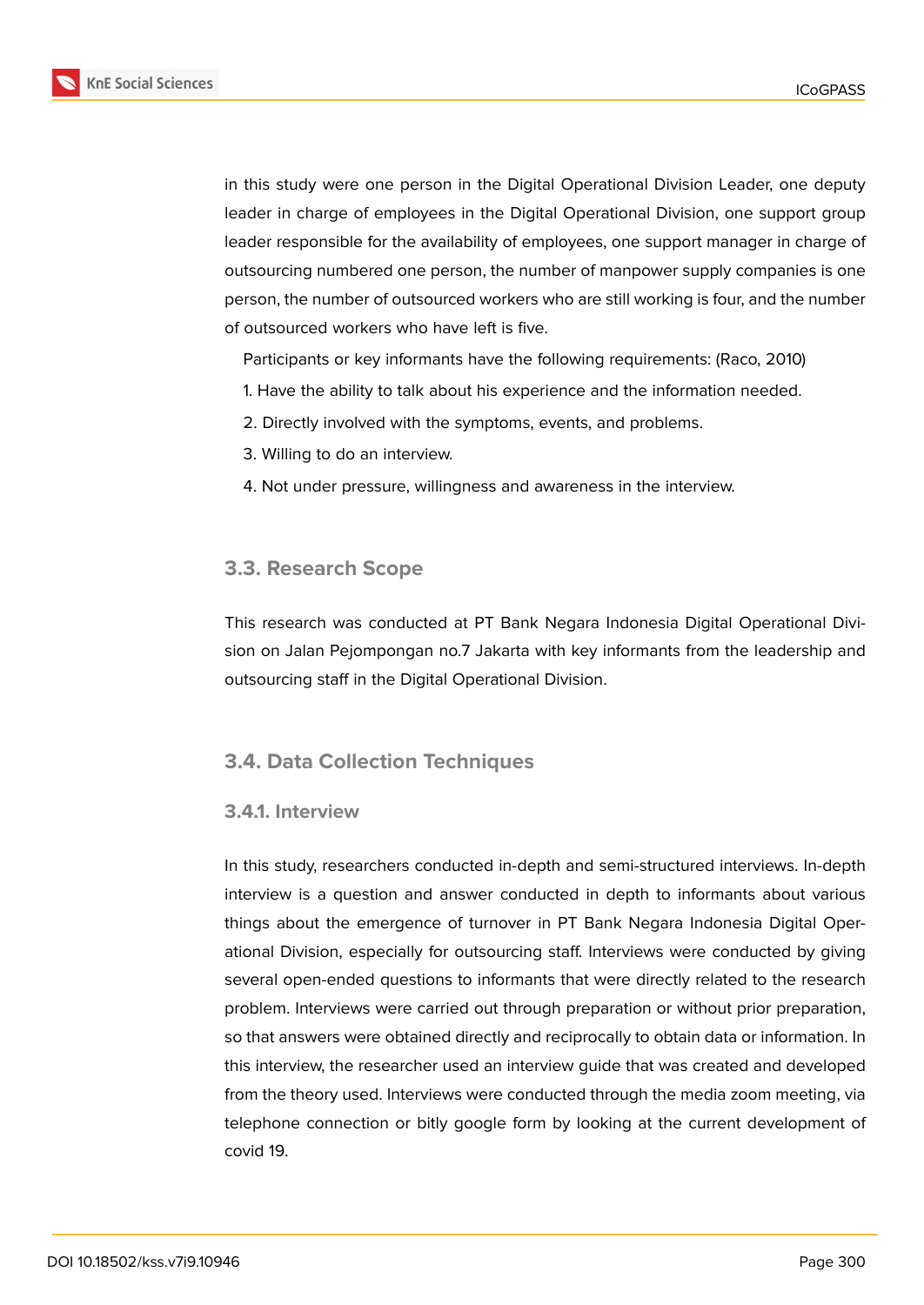

#### **3.4.2. Observation**

Observation is a method or technique of collecting data through observation or sensing by systematically recording the phenomena to be studied. Observations or observations are carried out using the five senses and are equipped with research instruments in the form of guidelines and a list of observations. The list of observations compiled contains items about events and behaviors that describe what will happen.

Data collection was carried out systematically and directed by collecting primary and secondary data. Primary data acquisition is by means of direct interviews with informants. Secondary data is obtained indirectly from literature, internet, and diktat related to the thesis as well as other relevant information and publications.

Researchers use a natural approach and are sensitive to signs or indicators that are seen, heard, felt, and thought about. All these research activities involve researchers directly, making it easier to interpret all the information or data obtained (Raco, 2010). The data obtained in the field must be recorded carefully to avoid losses and make it difficult to analyze the data to draw conclusions.

#### **3.4.3. Documents Study**

Document study is defined as a technique of collecting data on various written documents, images, works or electronic data which are then analyzed, compared and combined to produce a systematic, coherent and complete study result. The documentation method will greatly help the credibility of the research results.

Document studies are carried out by reviewing regulations and laws, company guidelines, cooperation agreements between PT Bank Negara Indonesia Digital Operational Division and outsourcing service companies, databases and others related to outsourcing in the Digital Division. Operational.

Document studies are useful for qualitative research, because: (Moleong, 2004)

It is a stable, rich, and encouraging resource.

Is evidence or evident in a test.

It costs little and is hard to find, it just takes time.

The results of the study will open opportunities to further expand the growth of knowledge on something being investigated.

### **3.5. Research Instrument**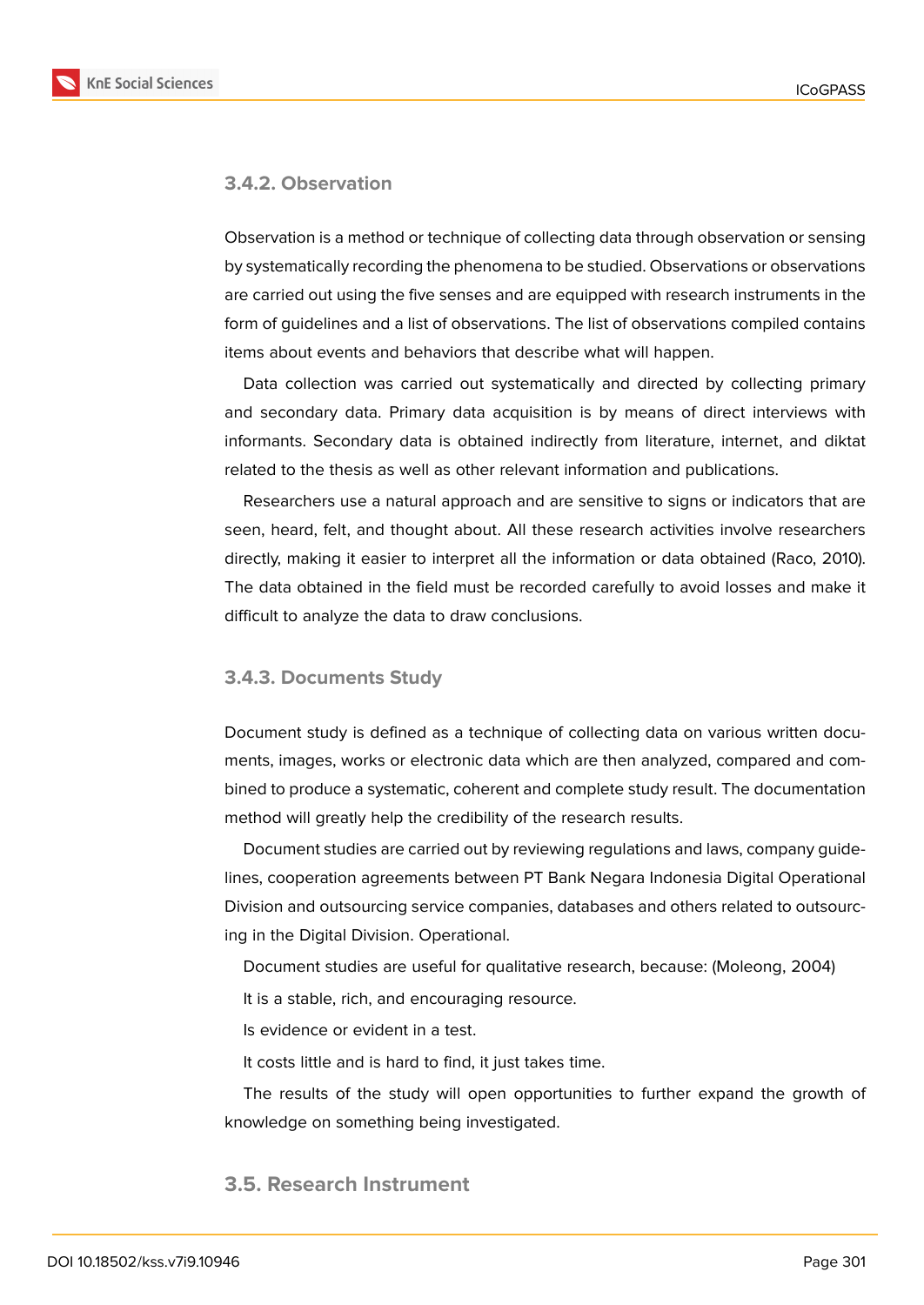

- **3.6. According to Suharsimi Arikunto (2000) in Suwarjeni (2015: 97) research instruments are tools used to collect data. Sugiyono (2010:146) states that the research instrument is a tool used to measure the observed natural or social phenomena.**
- **3.7. The instruments used in this study consisted of:**
- **3.8. Interview guide**
- **3.9. Following the general principles in conducting interviews, namely brief, open ended, singular, and clear (Moleong, 2004).**
- **3.10. Interview guide or interview guide in the form of an interview draft containing questions about the turnover of outsourcing staff at PT. Bank Negara Indonesia Digital Operational Division. A structured list of questions related to research is presented in the form of a bitly google form, so that informants can fill out or answer questions without having to meet face-to-face and are assessed as efficient and practical in the current pandemic.**
- **3.11. The data collected through the various techniques above, can then be clarified in several forms as follows, consisting of a voice recorder, video recording, USB / External Hard Drive, Photography / Scanner (Asropi, 2016).**
- **3.12. Data Analysis Techniques**

According to Miles and Huberman (Sugiyono, 2017) stated that the research data will be analyzed continuously from the beginning to the end of the research, both in the field and outside by using the following methods:

- Data collection
- Data presentation
- Data reduction
- Drawing conclusions or verification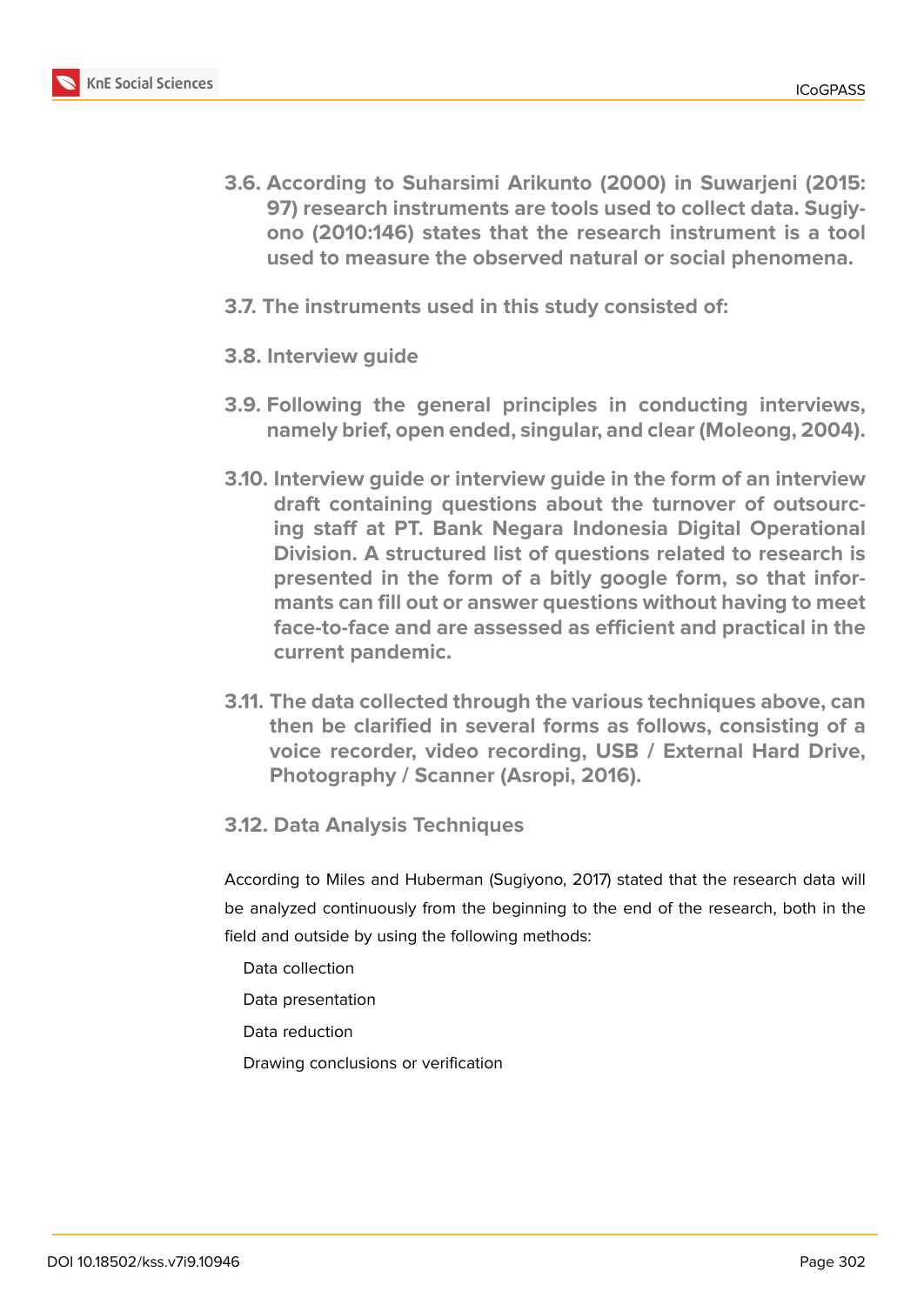



# **4. Results and Discussion**

Results of interviews with key informants Head of Digital Operational Division, Deputy Leader in charge of employees in the Digital Operational Division, Support Group Leader who is responsible for employee availability, Support Manager who directly supervises outsourcing, Employment Provider Companies, Outsourced workers who are still working and Outsourced personnel who have left and the results of observations in the field are presented in the form of narrative per aspect to make it easier to read and understand the data that has been obtained. The research to be studied is entitled: "Analysis of Outsourcing Turnover in the Digital Operational Division of PT. Bank Negara Indonesia".

**4.1. Intrinsic factors causing the increase in employee turnover of outsourcing workers at PT Bank Negara Indonesia.obtained the following results:**

From the analysis of each of the sub-aspects above regarding the intrinsic factors that influence the turnover of outsourcing staff, it can be concluded as follows:

- 1. Decreased motivation of outsourced workers due to the severity of the challenges of the work itself which requires accuracy and skills but is not accompanied by appropriate compensation in the form of career advancement or overtime pay.
- 2. Decreased motivation of outsourced workers due to lack of opportunities to advance in work and career advancement and changes in employment status.
- 3. Decreased motivation for outsourced staff due to the assignment of responsibilities that exceed the job description. Implementation of work that exceeds the specified working hours to meet company targets.
- 4. Decreased motivation because there is no form of recognition or appreciation for their work.
- 5. Decreased motivation of outsourced staff because it is not supported by giving appreciation from the leadership for achieving work performance according to the target time and amount of work without any delays.
- 6. High work productivity and exceeding working hours for outsourced workers without any compensation in the form of overtime wages for outsourced workers.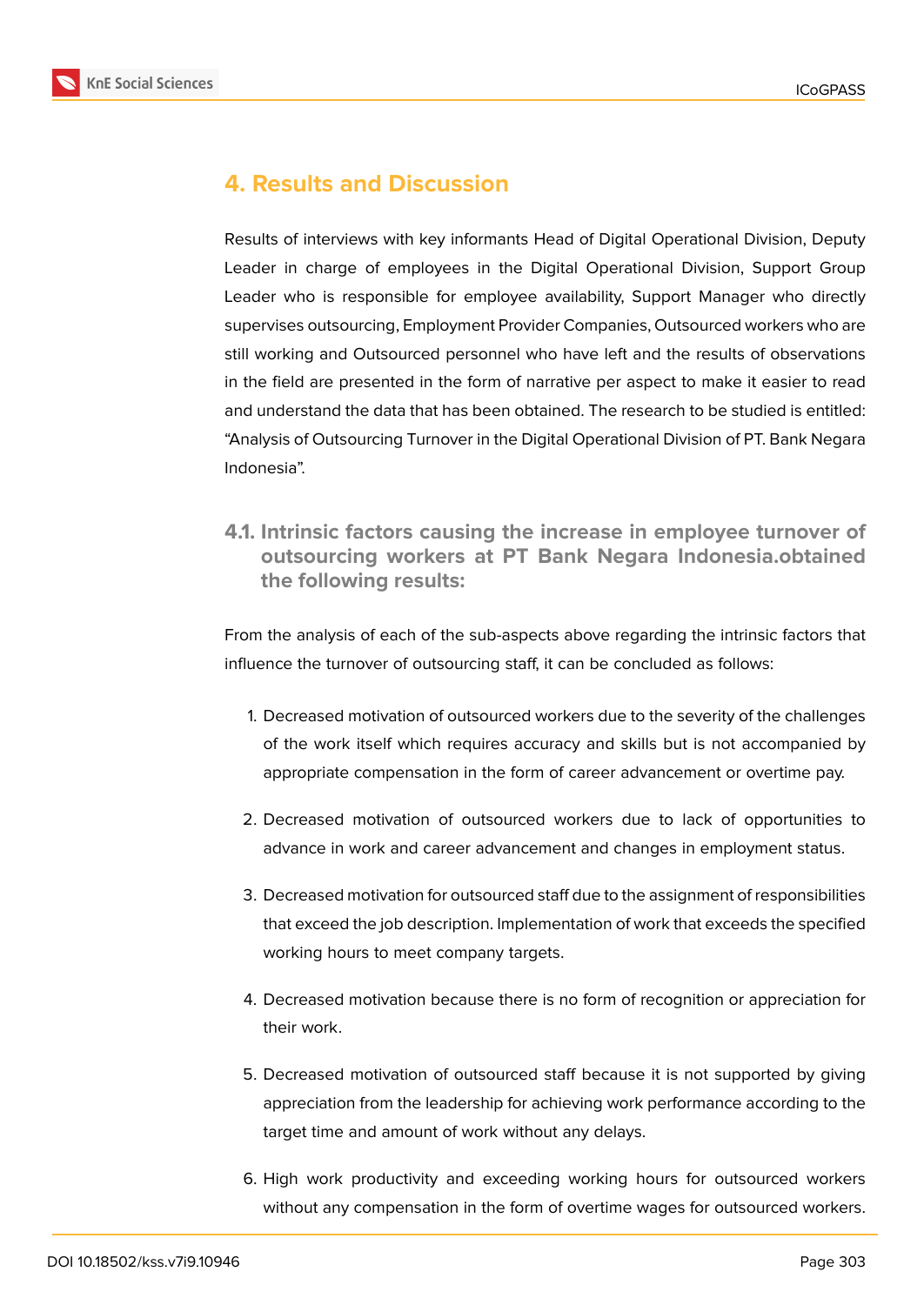

- 7. Decreased motivation for outsourced workers due to the age limit for outsourced workers to become permanent employees.
- **4.2. Extrinsic factors cause the increase in employee turnover of outsourcing workers at PT Bank Negara Indonesia.**

From the analysis of each of the sub-aspects above regarding the extrinsic factors that affect turnover in outsourcing, it can be concluded as follows:

- 1. Decreased motivation of outsourced personnel due to the lack of compensation in the form of additional incentives due to the leadership's policy on behalf of the Company. Meanwhile, when compared to outsourced workers outside the Digital Operational Division, they get additional incentives.
- 2. Decreased motivation and job satisfaction of outsourced workers due to unfair compensation. This can be seen from the high volume of work without being accompanied by additional incentives. The provision of compensation in the form of salaries in accordance with Government Regulations given every month is felt to be insufficient to meet the living needs of outsourced workers.
- 3. Weak bargaining position of outsourcing workers in providing compensation. This is because the amount of supply (outsourcing) is greater than the number of requests (vacancies) for outsourcing. So that the outsourcing power only accepts what is given by the outsourcing power provider.
- 4. Lack of a sense of belonging or attachment to the organization or company. This is due to the lack of clarity in careers, the absence of opportunities to take permanent employee tests, and the absence of appreciation at work.

From the analysis of each of the sub-aspects above regarding extrinsic factors that do not affect the incidence of turnover in outsourcing, it can be concluded as follows:

- 1. Supervision or supervision that has been carried out so far for outsourced personnel by the leadership has been going well. This can be seen from the results of the annual assessment. Outsourced workers believe that the results of the assessment are in accordance with their performance.
- 2. Relationships between leaders and subordinates, including outsourcing, are going well. A comfortable and mutually supportive work situation to achieve the company's target brings satisfaction at work.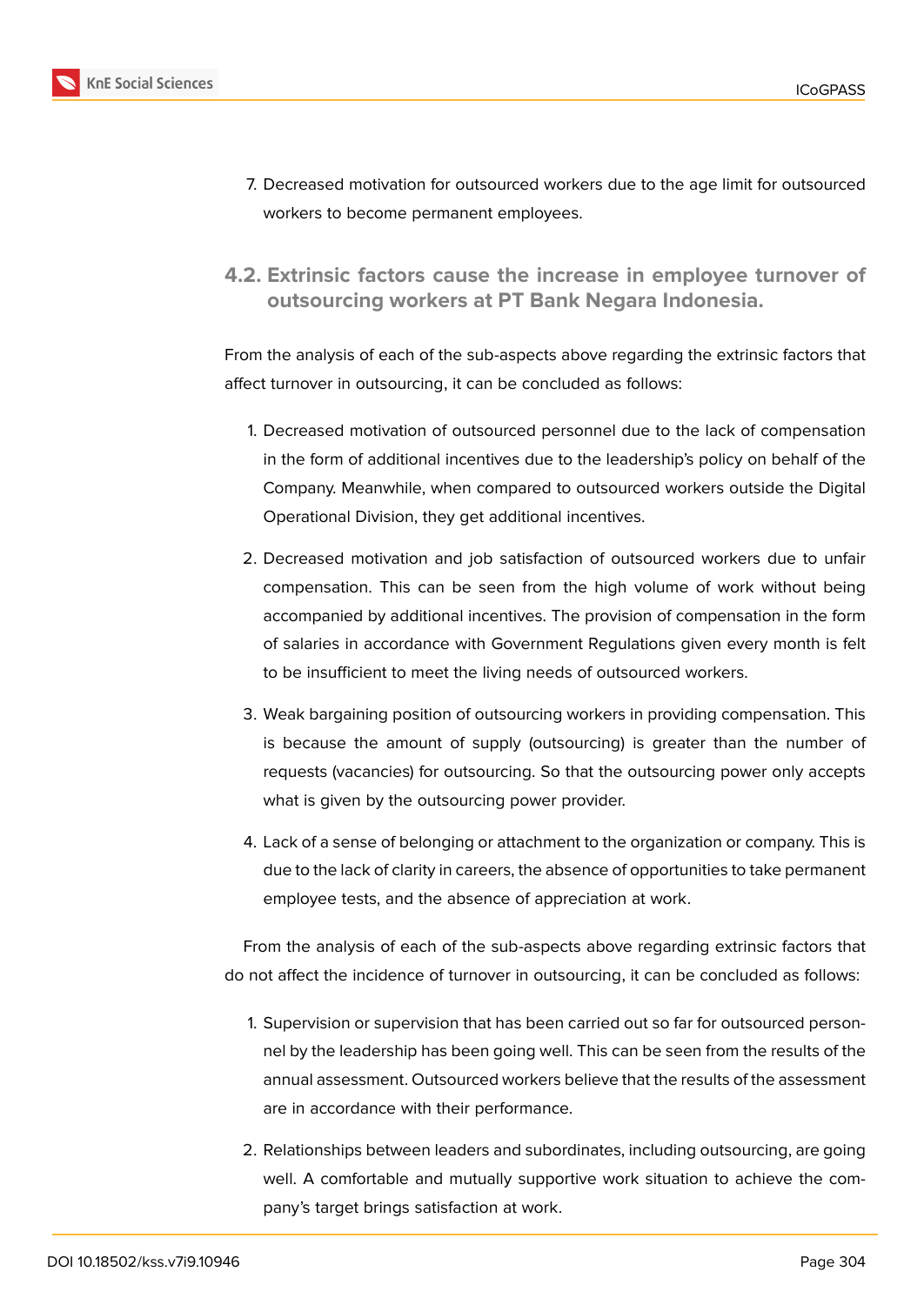

- 3. Working conditions at PT Bank Negara Indonesia are professional, comfortable, and conducive to making all employees, including outsourcing staff motivated to work. So that it gives satisfaction to the outsourced power.
- 4. The outsourcing staff has been given information by the provider about the work culture that applies to PT Bank Negara Indonesia with a professional attitude, prioritizing service and according to the target has been given. So that the outsourcing power is ready mentally and in rhythm in its work.
- **4.3. Strategic steps that need to be taken to reduce the Turnover Rate at PT Bank Negara Indonesia Digital Operations Division.**

In Indonesia, good governance analysis does not only use SWOT analysis but can also use ASOCA analysis. This is because it includes elements of culture and intelligence which are very important for organizational authorities, leaders, or decision-makers to find problem-solving strategies and can be developed by following the needs, changes, and developments of the times (Suradinata, 2013).

In this study, the analysis that researchers use is the ASOCA analysis consisting of Ability (ability), Strengths (strength), Opportunities (opportunities), Culture (culture), and Agility (intelligence) (Suradinata, 2013), to get the right strategy to reduce the turnover rate at PT Bank Negara Indonesia. The internal analysis includes factors of Ability (ability), Strengths (strength), and Agility (intelligence). These three factors include:

- 1. Job challenges
- 2. Work progress in promotion or rank
- 3. Responsibilities assigned to a job
- 4. Recognition of work
- 5. Achievement of work performance
- 6. Employee productivity
- 7. Education and work experience
- 8. Age of workers

Meanwhile, what is included in the external analysis includes Opportunities and Culture factors. These two factors include:

- 1. Administration and company policies and government regulations
- 2. Supervision
- 3. Salary
- 4. Interpersonal relations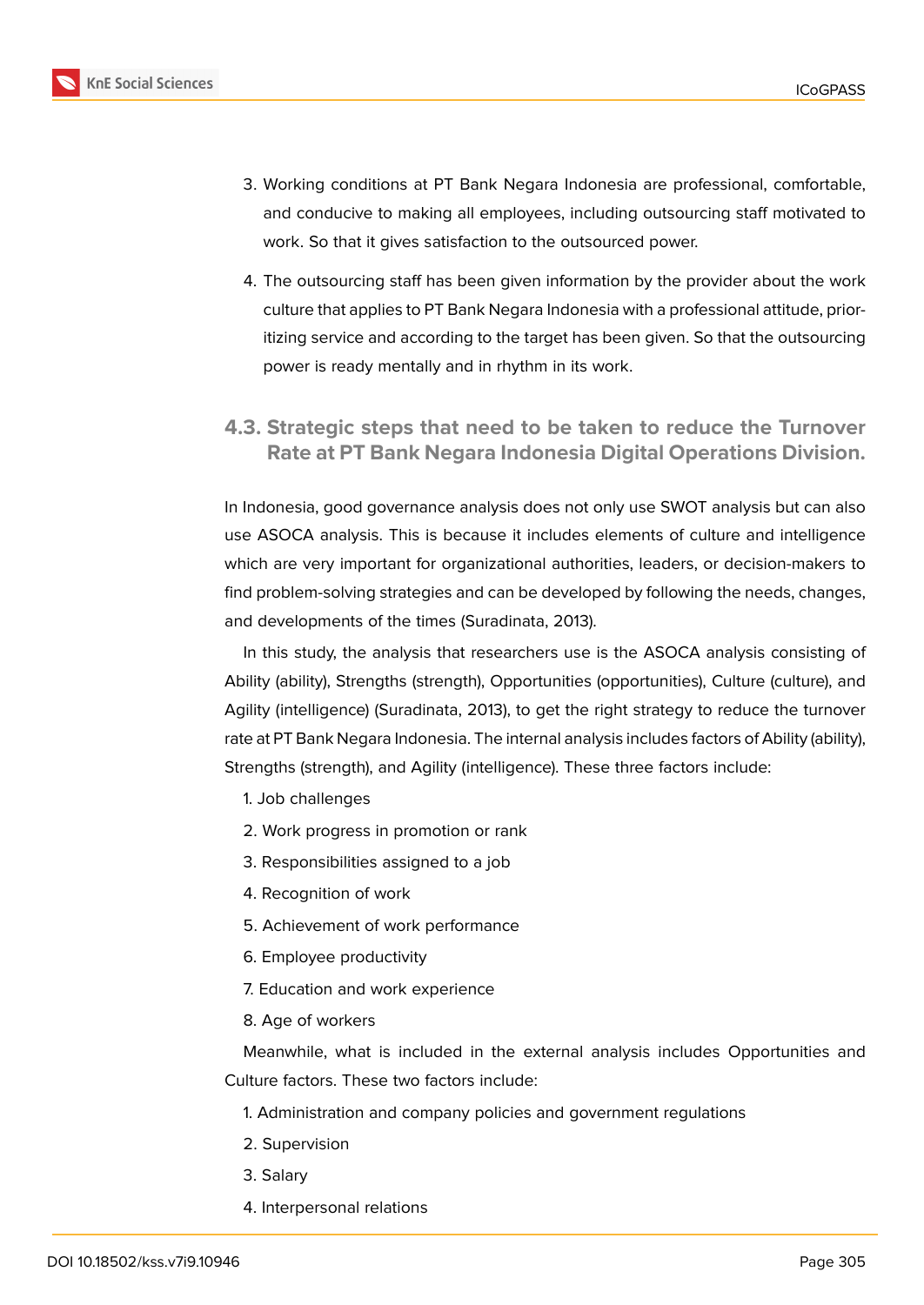

- 5. Working conditions
- 6. Supply and demand for the number of workers with the availability of labor
- 7. Attachment to the organization
- 8. Corporate culture

## **5. Conclusions**

Based on the results of the research conducted, the results of observations and a review of existing documents to answer the focus of the problem on the factors causing the turnover of outsourced employees at PT. Bank Negara Indonesia is a combination of several intrinsic and extrinsic factors which include:

- 1. The emergence of boredom with the same type of work done every day, the level of accuracy and high risk, the lack of desire to learn about the current job, causing frustration and stress which causes a decrease in motivation and satisfaction of the outsourced workers who decide to leave from the company. They feel dissatisfied with the current type of work and are not challenged by the job and their motivation decreases at work.
- 2. There is no opportunity to advance or get a promotion and is constrained by the maximum age limit for a career. From the above conditions, the researcher concludes that the absence of opportunities to advance in careers and get promotions or ranks will reduce the motivation of outsourced workers to do work and innovate at work.
- 3. The job responsibilities delegated by the leadership to the outsourcing staff pass the job description and are carried out past working hours.
- 4. Recognition of the results of the work of outsourced workers is given by the Leader or superior in the form of a contract extension which is given annually. Meanwhile, the outsourced employees expect that the recognition of their work can be done by the leadership at any time so that they can motivate them to work.
- 5. The absence of appreciation for the work performance of outsourced workers by the leader will have an impact on decreasing the motivation of outsourced workers in improvising in their work and making more contributions to the company.
- 6. The productivity of the outsourced staff is considered satisfactory by the leadership, but the compensation given is in the form of an extension of the work contract based on the assessment and recommendation from the leadership.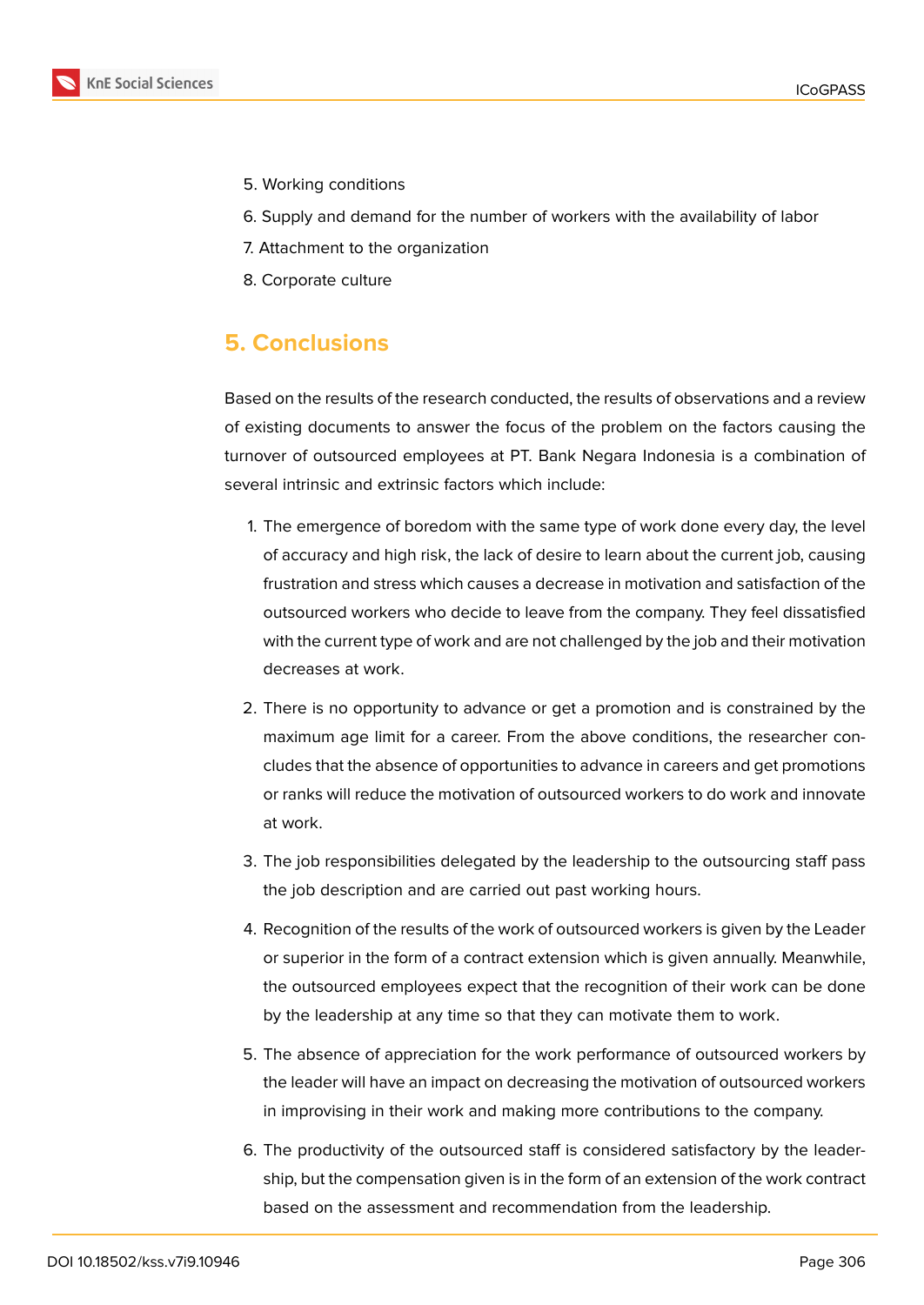

- 7. The last education of the outsourcing staff is Bachelor and has work experience in previous jobs so that they do not experience difficulties in working, especially in processing numerical data. The absence of differences in compensation obtained when viewed from the level of education and work experience, the absence of performance allowances, health benefits, company bonuses, and the provision of overtime wages are thought to trigger turnover.
- 8. There is a maximum age limit for permanent employees is 35 years. Conditions in the field state that the age limit has passed, so they do not have the opportunity to become permanent employees. This can trigger turnover.
- 9. The obligation of the manpower provider company to outsourced workers in the form of salaries has been carried out every month according to Government Regulations as well as the existence of Hari Raya Allowances (THR) as well as the existence of BPJS facilities for workers. However, the rights of outsourced employees in the form of additional incentives or overtime work wages are not paid, so that the level of satisfaction of the outsourced employees with the compensation provided is low. This can trigger turnover.
- 10. Uncertain economic conditions, the impact of the COVID-19 pandemic, the everincreasing necessities of life have caused the salaries given by providers to outsourced workers to be deemed insufficient or insufficient even though they are in accordance with government standards.
- 11. There are many outsourced candidates applying for outsourcing, while the number of vacancies at PT Bank Negara Indonesia is only 3-10 people per month. This will affect the bargaining power of compensation given to outsourced workers who only get the UMP salary without any additional allowances, annual bonuses, or health facilities and other facilities. This can result in a turnover.
- 12. The level of attachment of the outsourced staff to PT Bank Negara Indonesia is non-existent because the staffing status is only as an outsourced employee. This is the implication of the compensation provided only in the form of UMP salaries without enjoying other facilities. The low level of engagement has an impact on the low level of satisfaction of outsourcing staff which can trigger turnover.

From the conclusions above, the researchers provide suggestions as strategic steps that can be taken by PT Bank Negara Indonesia, including:

1. Changes in the pattern of recruitment, selection, acceptance, and placement of outsourced personnel.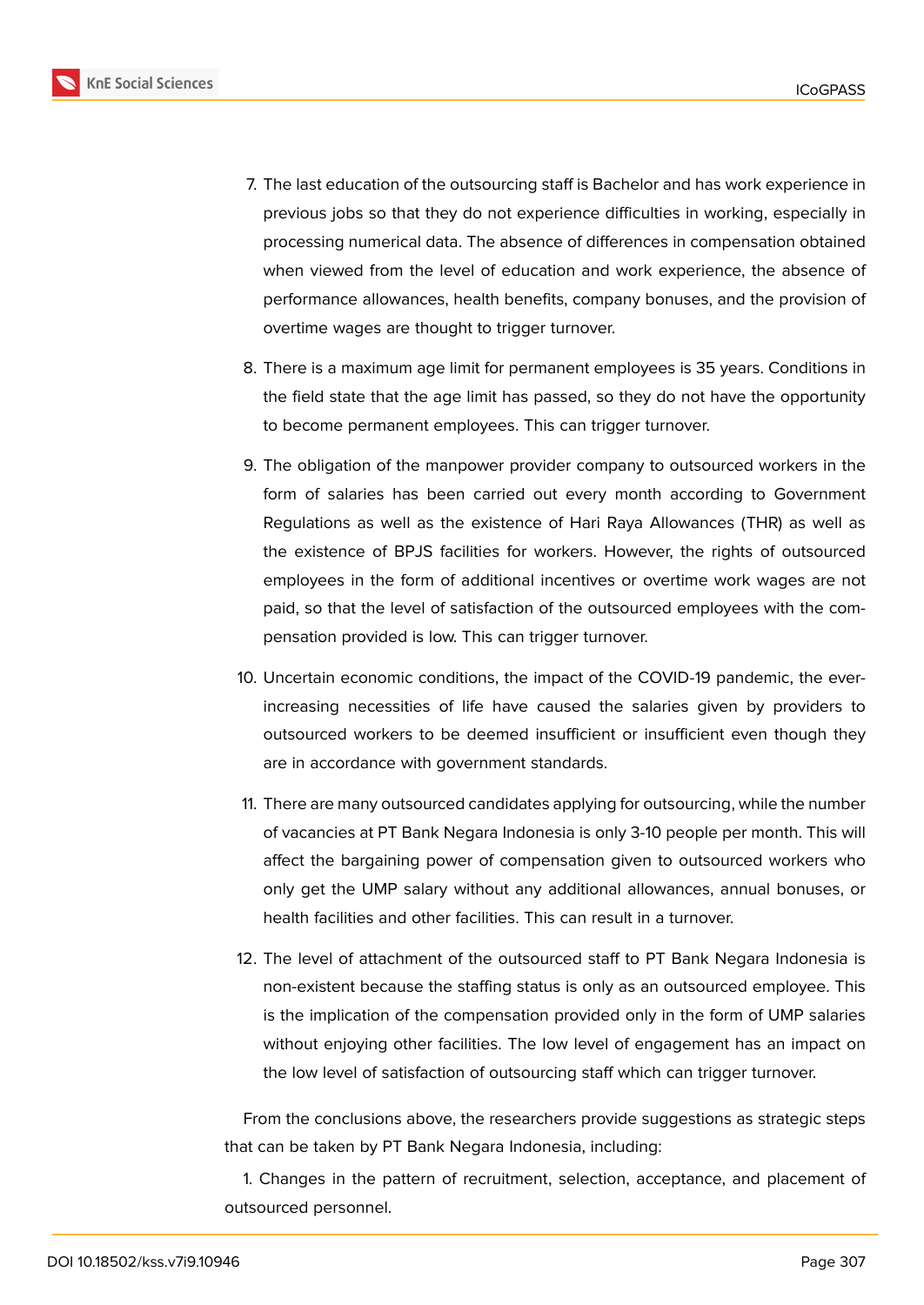**KnE Social Sciences** 



That is by conducting an open selection process accompanied by test results in accordance with the competencies possessed and the implementation of psychological tests to see the level of resilience and stress levels at work and honesty. In the selection process, bargaining positions are opened for those who have a higher level of education than required and have work experience in accordance with the field to be worked on, in terms of the compensation to be received. The selection process, acceptance and placement of clean outsourced workers will get outsourced candidates who are in accordance with expectations and are able to work to contribute to PT. Bank Negara Indonesia.

2. Changes in coaching, as well as employee career development.

That is by providing the widest opportunity and opportunity for outsourced workers to become permanent employees by taking open tests without any limitations including age, especially for those who have taken Post-Graduate Education who will receive special attention. This opportunity must be accompanied by an increase in thinking power and skills through training and courses to prepare outsourced workers to compete as permanent employees.

3. Changes in working conditions.

Work that is done every day with a heavy workload requires high accuracy, the fear of entering the wrong data which can cause boredom and stress. This can be prevented by using infrastructure in the form of technology applications. This application makes it easier to work to prevent fatal errors due to the application of systems that are still conventional. Automation of work is a demand in the current era of industry 4.0. This will reduce the stress level of outsourcing and create comfortable working conditions.

4. Provide work motivation in the context of job satisfaction for outsourced workers by giving recognition and appreciation for the work and productivity of outsourced workers by providing attractive compensation packages. This attractive compensation package can be in the form of giving medical check-up vouchers, giving overtime pay, giving awards or bonuses if you can find a solution to solve a case, or providing a quick way to complete company targets. This is very important so that the outsourcing staff feels valued and creates an engagement for the outsourcing staff and can contribute more to PT. Bank Negara Indonesia.

### **Acknowledgment**

Praise and gratitude for the grace of the Lord Jesus Christ who guided me in compiling this journal to get the expected results.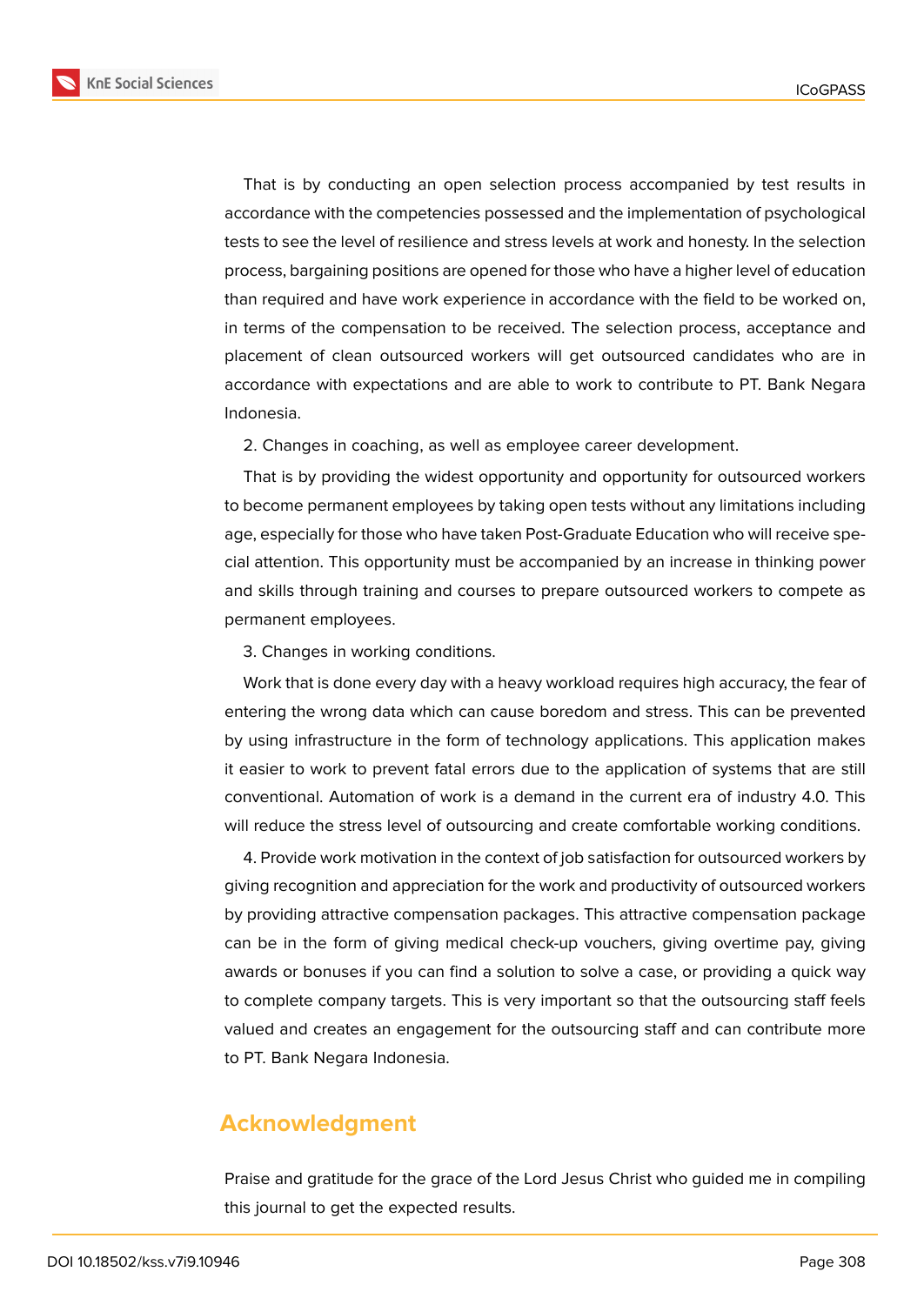**KnE Social Sciences** 



A big thank to the leader of PT. Bank Negara Indonesia Head Office of the Digital Operations Division who is pleased to provide the opportunity and grant permission to carry out research at PT. Bank Negara Indonesia and is pleased to be the key informant in this research. I also thank the Director of the STIA LAN Jakarta Polytechnic, Prof. Dr. Nurliah Nurdin, MA, Head of the Department of Public Administration Dr. Ridwan Rajab, M.Si, Head of APN Study Program Dr. Asropi, S.ip, M.Si, Advisor Prof. Dr. Payaman Simanjuntak, APU and Dr. Neneng Sri Rahayu, MA who has provided guidance and motivation to complete this journal.

I would also like to thank my beloved husband Stefanus T.W.A and my dearest daughter Maria Stefany Rachel Ariyanto who have always encouraged me to compile this journal. There are many shortcomings in this journal. Therefore, we hope for input so that this journal can contribute to the academic world as well as suggestions for PT. Bank Negara Indonesia.

### **References**

- [1] Allan J. Mengatasi masalah manusia di dalam organisasi (diterjemahkan oleh Kirbandoko, 1991). Jakarta: Binapura Aksara; 1991.
- [2] As'ad M. Psikologi industry. Yogyakarta: Liberty; 2003.
- [3] Bungin B. Ananlisis data penelitian kualitatif. Jakarta: PT.Raja Grafindo Persada; 2003.
- [4] Gellerman SW. Motivation and productivity (Diterjemahkan Soepomo S Wardoyo, 1984, motivasi dan produktivitas). Jakarta: PT. Pustaka Binaman Pressindo; 1961.
- [5] Gomes F. Manajemen sumber daya manusia. Yogyakarta: Andi Offset; 2002.
- [6] Grensing, LP. Human resources book (diterjemahkan oleh sugiri, 2008, manajemen sumber daya manusia untuk bisnis). Jakarta: Prenada Media Group; 2006.
- [7] Harnoto. Manajemen sumber daya manusia. Jakarta: PT. Prehalindo; 2005.
- [8] Hasibuan, HS. Manajemen sumber daya manusia. Jakarta: PT. Bumi Aksara; 2005.
- [9] Herdianyah, H. Wawancara, observasi, dan focus group sebagai instrumen penggalian data kualitatif. Jakarta: PT. Raja Grafindo Persada; 2013.
- [10] Ilham, A. Turnover karyawan "kajian literatur". Surabaya: PH Movement Publication; 2012.
- [11] Irawan, P. Manajemen sumber daya manusia. Jakarta: STIA LAN Press; 2002.
- [12] Kurniawan, E. Tahukah anda? Hak-hak karyawan tetap dan kontrak. Jakarta: Dunia Cerdas; 2013.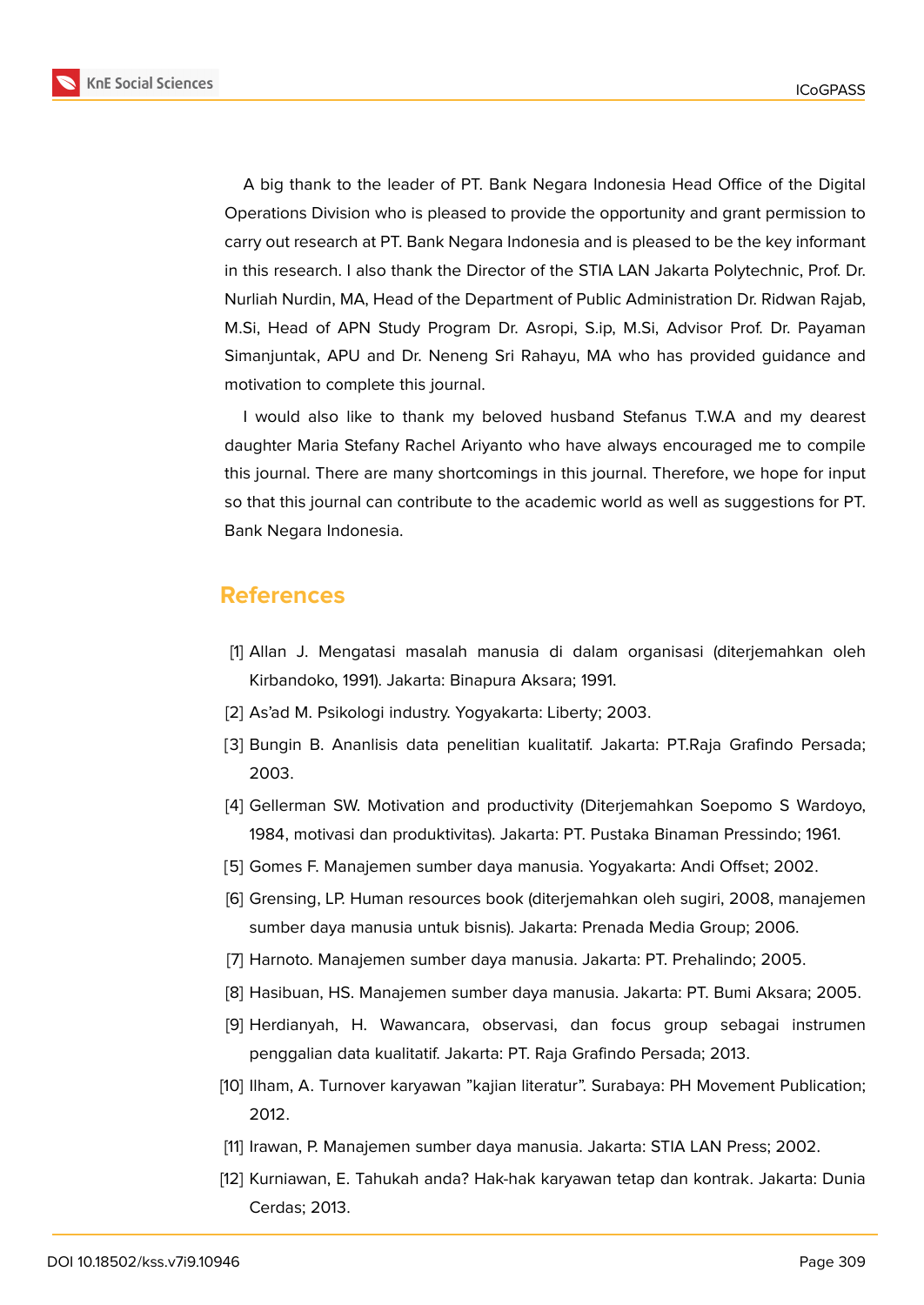

- [13] Luthans, F. Organization behaviour (diterjemahkan oleh vivin andika yuwono, 2012). Yogyakarta: Andi; 2006.
- [14] Mas'ud, F. Survai diagnosis organisasional konsep dan aplikasi. Semarang: Badan Penerbit Universitas Diponegoro; 2004.
- [15] Mattew B, Miles MH. Ananlisis data kualitatif terjemahan tjejep rohendi rohidi. Jakarta: UI Press; 1992.
- [16] Mobley, W. Pergantian karyawan, akibat dan pengendaliaannya (Diterjemahkan oleh nurul iman). Jakarta: Pustaka Binawan Pressindo; 1986.
- [17] Moekijat. Penilaian pekerjaan untuk menentukan gaji dan upah. Bandung: CV. Mandar Maju; 2007.
- [18] Moleong, JL. Metode penelitian kualitatif. Bandung: PT. Remaja Rosdakarya; 2004.
- [19] Nawawi, H. Manajemen sumber daya manusia untuk bisnis yang kompetitif. Yogyakarta: Gajahmada University Press; 2005.
- [20] Prabu, MA. Manajemen sumber daya manusia perusahaan. Bandung: PT. Remaja Rosda Karya; 2013.
- [21] Priambada, AEK. Outsourcing vs serikat pekerja. Jakarta: Alihdaya Media Network; 2008.
- [22] Raco, J. Metode penelitian kualitatif, jenis, karakteristik dan keunggulannya. Jakarta: PT. Grasindo; 2010.
- [23] Robbins, SP, and Judge, TA. Organization behaviour. Diana A, Ria C, Rosyad A, translators. Jakarta: Salemba Empat; 2014.
- [24] Saebeni, BA. Metode penelitian. Bandung: CV.Pustaka Setia; 2008.
- [25] Siagian, SP. Kiat-kiat meningkatkan produktifitas kerja. Jakarta: PT. Rineka Cipta; 2002.
- [26] Siagian, SP. Teori motivasi dan aplikasinya. Jakarta: PT. Rineka Cipta, Anggota IKAPI; 2007.
- [27] Simamora, H. Manajemen sumber daya manusia.  $3<sup>rd</sup>$  ed. Yogyakarta: Bagian Penerbit Sekolah Tinggi Ilmu Ekonomi YKPN; 2004.
- [28] Simanjuntak, PJ. Manajemen dan evaluasi kinerja. Jakarta: Lembaga Penerbit Fakultas Ekonomi Jakarta; 2011.
- [29] Sugiyono. Metode penelitian pendidikan, pendekatan kuantitatif, kualitatif, dan R&D. Bandung: Alfabeta; 2010.
- [30] Suhardi, G. Perlindungan hukum bagi para pekerja kontrak outsourcing. Yogyakarta: Universitas Atmajaya; 2006.